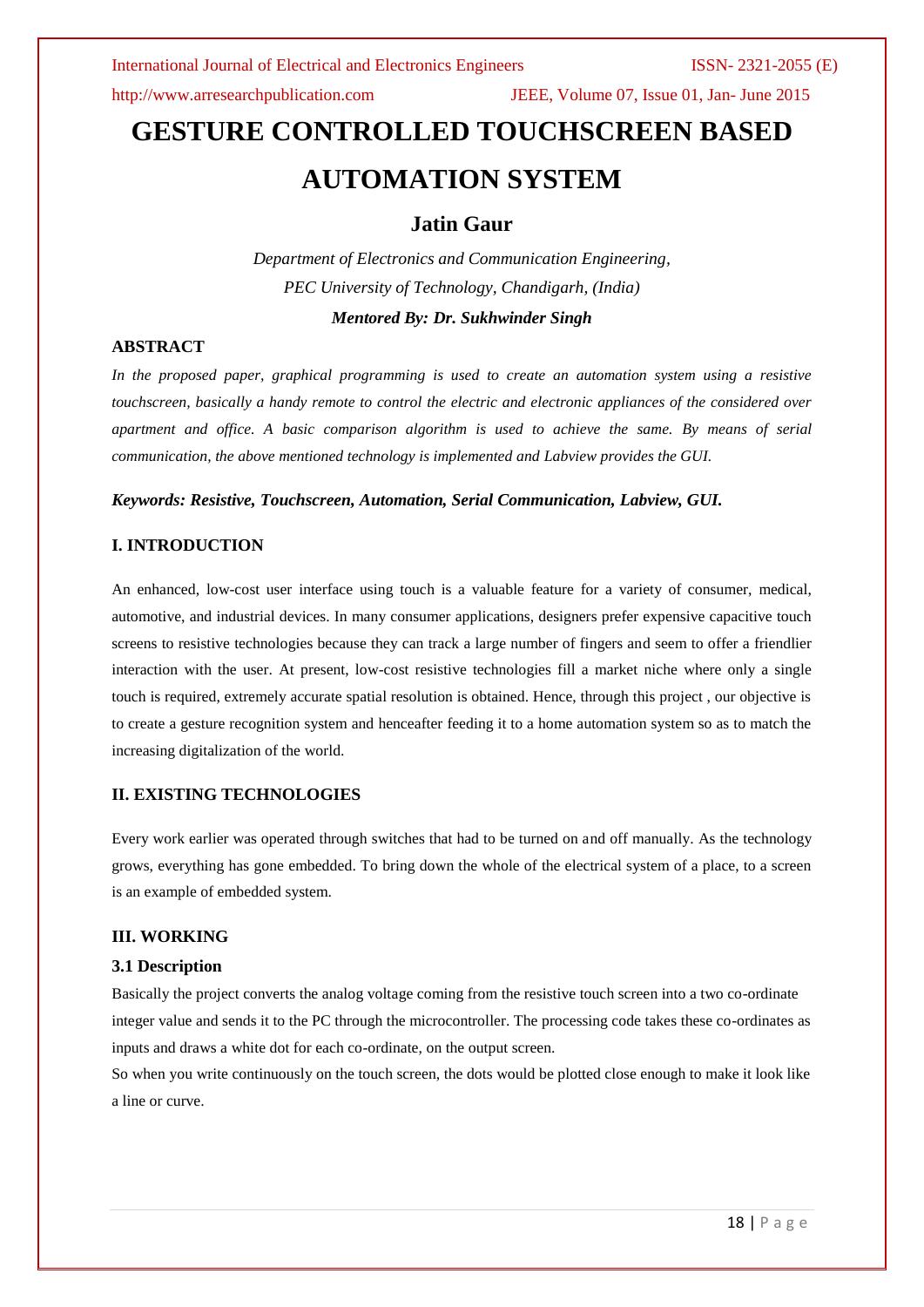http://www.arresearchpublication.com JEEE, Volume 07, Issue 01, Jan- June 2015



# **3.2 ATMega16 Code Explanation**

-Map the 4 pins of PORTA in the following way using "#define"

#define y1 PA1

#define x2 PA2

#define y2 PA3

#define x1 PA4

-Initialize the USART and ADC functions of the microcontroller.

-Enter into an infinite while loop

-Configure x1 (PA4) & x2 (PA2) as outputs. Set x1 (PA4) to high (+5V) state and x2 (PA2) to low (GND) state. -Read the analog voltage at y2 (PA3) using ReadADC(3) command. Store the discrete value in the variable "x" -Configure y1 (PA1) & y2 (PA3) as outputs. Set y1 (PA1) to high (+5V) state and y2 (PA3) to low (GND) state. -Read the analog voltage at x1 (PA4) using ReadADC(4) command. Store the discrete value in the variable "y" -Transmit the co-ordinates in "x, y" format to the PC using  $WrCoord(x,y)$  function.

A software "Processing" was used to analyse the output when block diagrams in LabVIEW were in progress.

### **3.3 Processing Code Explanation**

1. First we define the output screen size and also fill the background with some color using *size(width,height)* and *background(value)* functions.

Note: I have taken width=690 and height=540. You can take any values but make sure it's aspect ratio is same as that of the touch screen dimensions.

2. Next we need to create a serial connection, defining the COM port number where the board is connected and also the baud rate which is done by the following lines

Serial myport;

myport = new Serial(this,"COM9",57600);

COM9 is where my board is connected to and I have used baud rate=57600 bps since the program should keep up with my speed of writing.

3. Next we need to call a function whenever a data is available at the serial port. Then we need to read the data and store it in a string type variable.

void serialEvent(Serial p){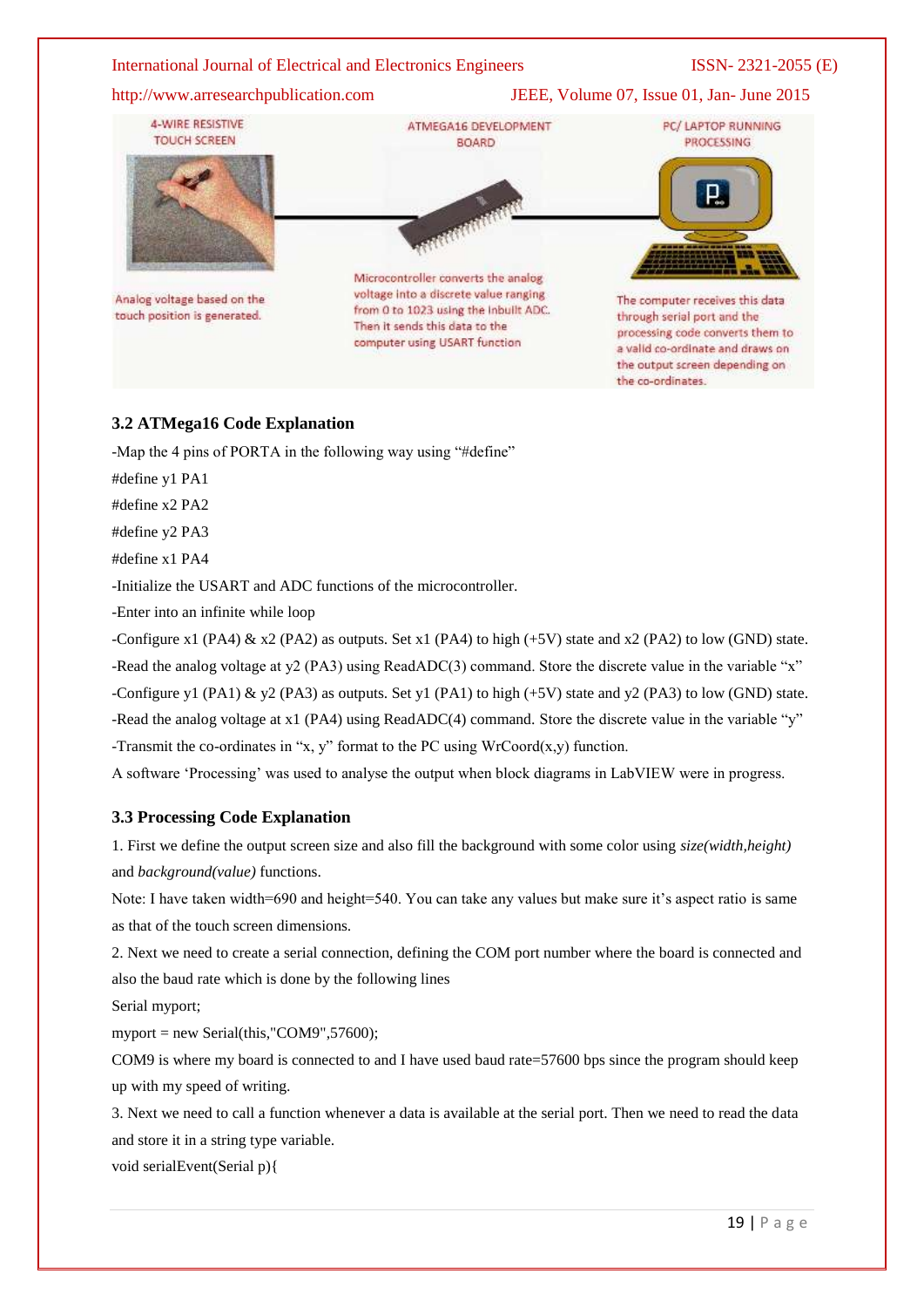http://www.arresearchpublication.com JEEE, Volume 07, Issue 01, Jan- June 2015

String stringData=myport.readStringUntil(10); if(stringData!=null){

stringData=trim(stringData);

int data[]=int(split(stringData,','));

if(data.length==2){

x=data[0];

y=data[1];

}

Since our ATMega16 is programmed to continuously send the data (line after line), two set of co-ordinates may get into the "read" function same time causing errors. To avoid that we use "*readStringUntil(10)*" (where 10 is the ASCII value for a new line)instead of plain read. This is would help in setting a mark between two different co-ordinate by skipping every time after a new line occurs.

The *trim()* function is used to remove standard whitespace characters such as space, carriage return, and tab. Example:"1009,1024/r/n" will be converted into "1009,1024"

4. Next we split the string to extract the x and y co-ordinate separately. For this we use the *split(stringData,',')* function and store the co-ordinates in two different address locations of a integer type array.

Example: "1009,1024" is split into and stored as  $x=1009$  and  $y=1024$ 

5. Now that we have the raw co-ordinate value, we need to convert them into a sensible range of values

corresponding to the screen size we are going to plot our sketch onto. For this we use the *map(value, start1,* 

*stop1, start2, stop2)* function. Where "value" is the incoming value to be converted

"start1" is the lower bound of the value's current range

"stop1" is the upper bound of the value's current range

"start2" is the lower bound of the value's target range

"stop2"is the upper bound of the value's target range

Then the converted co-ordinates are stored in variables "xcord" and "ycord".

6. Lastly we draw a solid circle (with small radius) at the co-ordinate given by xcord, ycord variables using *ellipse()* function.

7. At any point of time you can clear the drawing screen by pressing "c" on the keyboard. This is achieved by using *keyPressed()* function.

# **3.4 Setup Instructions**

1. You can either compile the code given using a suitable compiler like WINAVR with ATMEL STUDIO/AVR STUDIO or simply burn the "slate.hex" file given below.

2. Plug in the converter using an USB cable. If you are connecting it for the first time then get the drivers installed and note down the COM port to which the converter is connected. Go to System Properties> Device Manager and look out for the converter by its name to see the COM port number.

3. Open the processing software and copy paste the code given below. Remember to edit the COM port number.

4. Click on the **button** and also turn ON the development board.

5. Now using your finger or a stylus, try drawing something onto the touch screen. If everything is done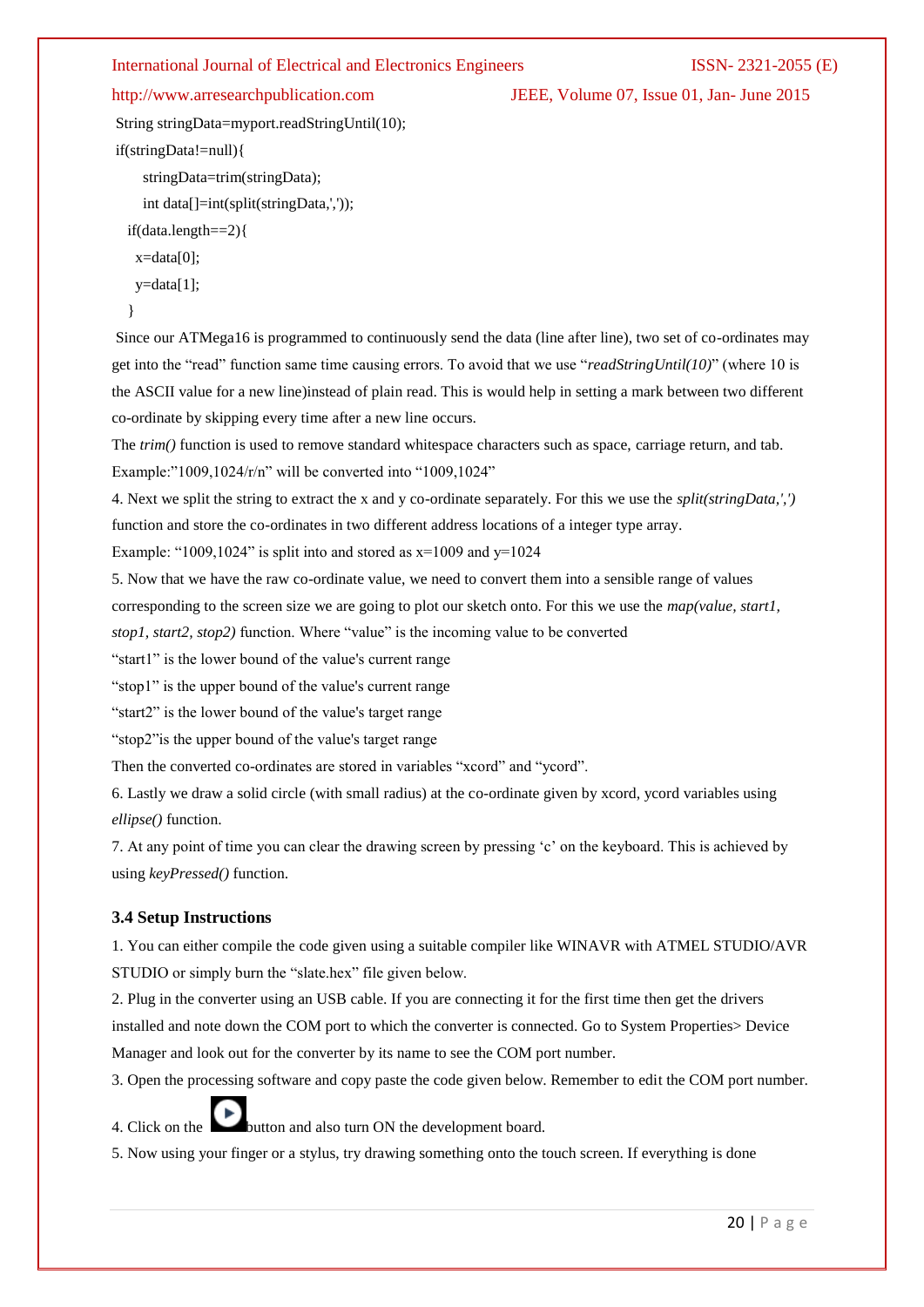........

# http://www.arresearchpublication.com JEEE, Volume 07, Issue 01, Jan- June 2015

properly then you should see something on the output screen window of the processing.The data can in the same way is fed to Labview and henceafter another controller to supply the power to the appliance.

# **IV. INTERFACING**







issexeussesseni